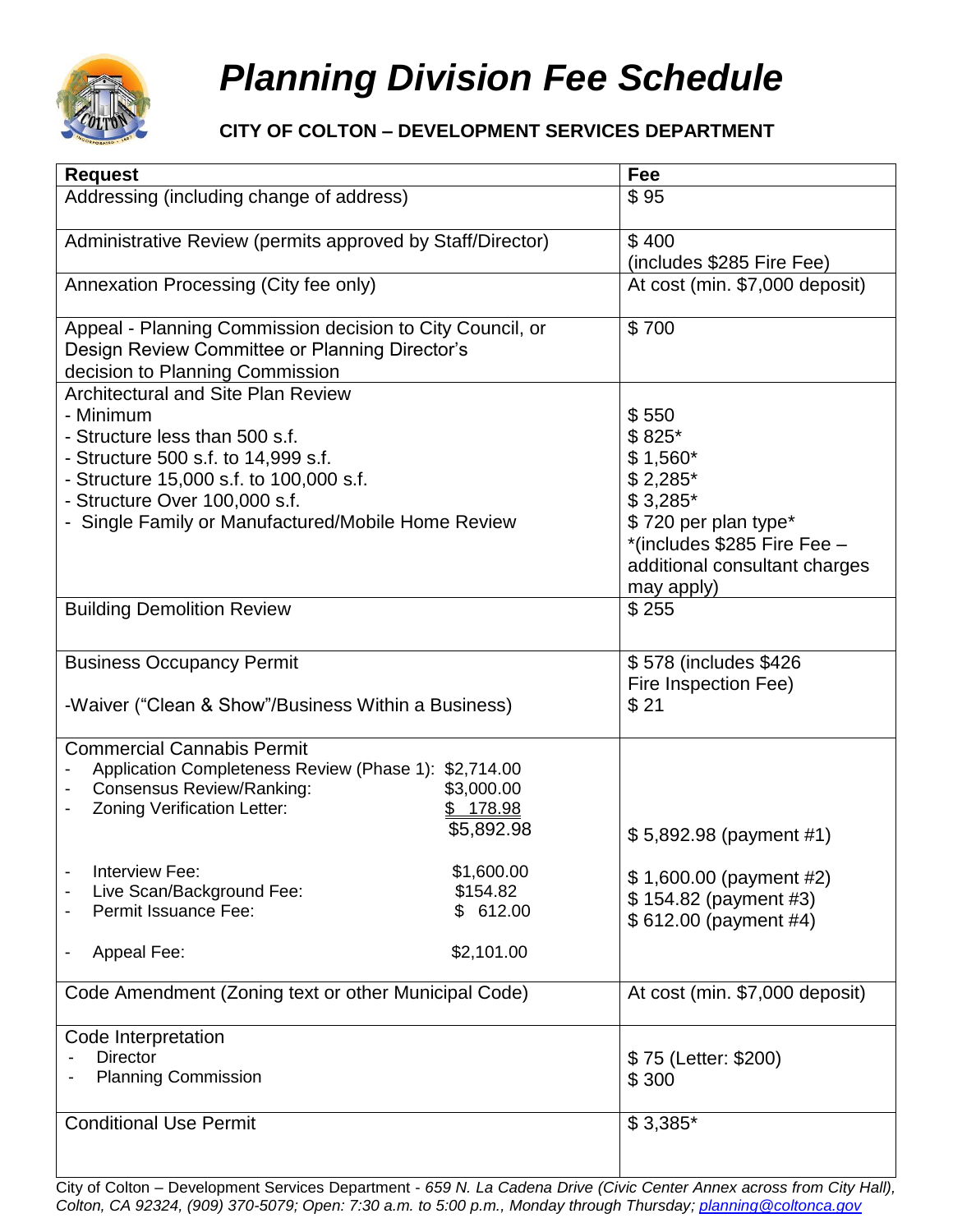## City of Colton – Planning Division Fee Schedule Page 2 of 3

| <b>Request</b>                                                                                                              | Fee                                              |
|-----------------------------------------------------------------------------------------------------------------------------|--------------------------------------------------|
| <b>Minor Conditional Use Permit</b>                                                                                         | $$1,385$ *                                       |
|                                                                                                                             | *(includes \$285 Fire Fee -                      |
|                                                                                                                             | additional consultant charges                    |
|                                                                                                                             | may apply)                                       |
| Copies – paper                                                                                                              | \$.25/page                                       |
|                                                                                                                             |                                                  |
| Copies – CD/DVD or Flash Drive (audio, video or text)                                                                       | \$17/disc                                        |
| Development Agreement                                                                                                       | At cost (min. \$7,000 deposit)                   |
| Environmental Assessment (Initial Study)                                                                                    | \$1,700 (At cost +15%)                           |
|                                                                                                                             | administrative fee if prepared<br>by consultant) |
| Environmental Document (EIR/ND/MND)                                                                                         | At cost (+15% administrative                     |
|                                                                                                                             | fee if prepared by consultant)                   |
| Fence Permit (Non-DRC)                                                                                                      | \$22                                             |
| <b>General Plan Amendment</b>                                                                                               | At cost (min. \$7,000 deposit)                   |
| <b>General Plan Maintenance Fee</b>                                                                                         | 1.25% of DAP Application Fee                     |
| General Plan Map (color, 24" x 36")                                                                                         | \$106                                            |
| <b>Historic Preservation</b>                                                                                                |                                                  |
| Certificate of Appropriateness (Minor)                                                                                      | \$35                                             |
| Certificate of Appropriateness (Major)<br>$\overline{a}$                                                                    | \$190                                            |
| Certificate of Hardship<br>$\overline{\phantom{a}}$                                                                         | \$100                                            |
| Special Review of Potential Historic Resource<br>$\overline{\phantom{a}}$                                                   | \$ n/c                                           |
| Historic Preservation Amendment (e.g. Landmark Designation)<br>$\overline{\phantom{a}}$                                     | \$1,200                                          |
| Home Occupancy Permit (home-based businesses)                                                                               | \$44                                             |
| Preliminary Landscape & Irrigation Plan Review                                                                              | \$253                                            |
| Legal Review (if needed in addition to routine review of staff<br>reports, resolutions, conditions and standard agreements) | At cost (deposit)                                |
| Lot Line Adjustment                                                                                                         | \$282                                            |
| Lot Merger                                                                                                                  | \$368                                            |
| Maps - Computer Generated; special order through GIS Program                                                                | $$25 + cost$                                     |
| Modification of Entitlement (Minor)                                                                                         | \$425*                                           |
| Modification of Entitlement - No Public Hearing (DRC or PC)                                                                 | $$725*$                                          |
| Modification of Entitlement - With Public Hearing                                                                           | \$978*                                           |

City of Colton – Development Services Department - *659 N. La Cadena Drive (Civic Center Annex across from City Hall), Colton, CA 92324, (909) 370-5079; Open: 7:30 a.m. to 5:00 p.m., Monday through Thursday; [planning@coltonca.gov](mailto:planning@coltonca.gov)*